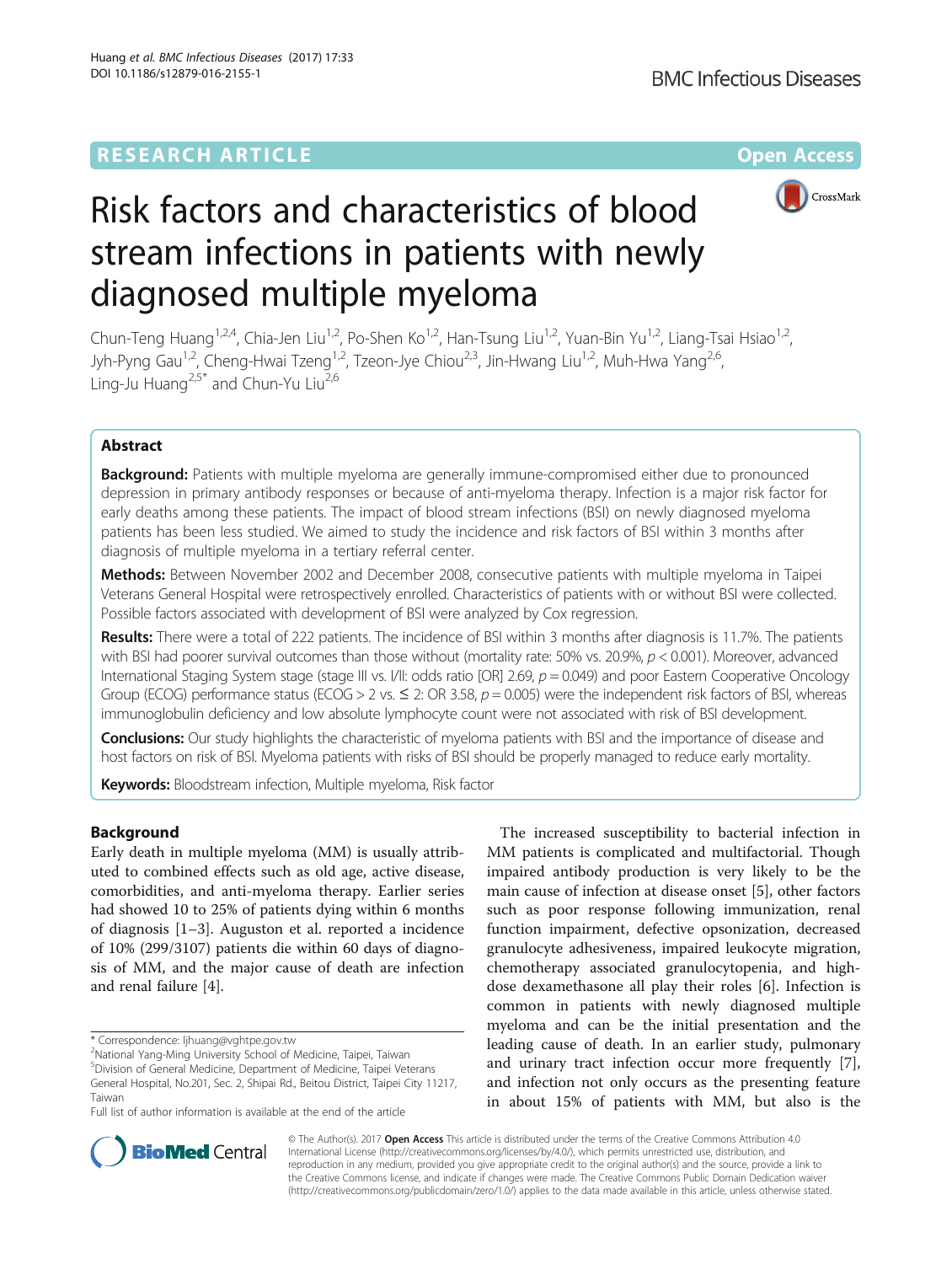leading cause of mortality. In another recent study, among the multiple myeloma patients with bacterial infection as the initial presentation, musculoskeletal infections and pneumonia are the leading cause of infection [[8](#page-6-0)].

With the progress of anti-myeloma therapy and best supportive care, major changes have occurred in the spectrum of causative organisms. The relationship between bloodstream infection (BSI) with associated pathogen and early mortality in newly diagnosed MM, however, is too few to be mentioned in literature. The main aim of this study is to determine the impact of BSI on the outcome of newly diagnosed MM patients and the risk factors of BSI. We believe that the knowledge of this analysis will raise awareness of early mortality seen in myeloma and may help with developing strategies for its prevention and treatment.

## Methods

#### Data collection

This study was approved by the Institutional Review Board of Taipei Veterans General Hospital. Between November 2002 and December 2008, consecutive patients diagnosed with multiple myeloma in Taipei Veterans General Hospital were eligible for retrospective screening. A total of 252 patients were enrolled. There were 30 patients that were excluded due to being previously treated at other hospitals or for not being consistent with the criteria for symptomatic myeloma as defined and published by the International Myeloma Working Group [\[9\]](#page-6-0). Patients aged < 65 years old, or candidates for autologous stem cell transplantation (ASCT), received either vincristine/doxorubicin/dexamethasone (VAD) based regimen, thalidomide based regimens, or bortezomib based regimen as induction chemotherapy. In contrast, patients aged  $\geq$  65 years old, or not a candidate for ASCT received either melphalan/prednisolone (MP), thalidomide based regimens or bortezomib based regimen as palliative chemotherapy. Patients' demographic data and clinical characteristics were obtained from clinical chart review. Complete blood count, serum biochemistries, myeloma stage, performance status, blood culture results were collected.

## Definitions

BSI was defined according to the Centers for Disease Control and Prevention/National Healthcare Safety Network (CDC/NHSN) guidelines as positive blood culture related to a febrile episode [[10\]](#page-6-0). In order to explore the impact of BSIs on early mortality of patients with multiple myeloma, only blood stream infections within 90 days from the diagnosis of multiple myeloma were documented. Two bottle cultures were obtained routinely in each febrile episode. Early mortality was calculated from date of diagnosis of multiple myeloma

to date of death or date last seen, as appropriate, and was defined as death within 100 days.

Definite catheter-related blood stream infection (CRI) was defined as bacteremia or fungemia in a patient with the central vascular catheter (CVC) with at least one positive blood culture obtained from a peripheral vein, clinical manifestations of infection (e.g. fever, chills, hypotension), and no apparent source of the BSI aside from the catheter. Nosocomial infection was defined as infection that becomes evident 48 h or more after admission. Severe immunoglobulin deficiency was defined as both of the non-myeloma immunoglobulin levels being less than one-fourth of the lower normal limit. Central vascular access device were grouped into nontunneled catheter and tunneled catheter. Non-tunneled catheter included internal jugular vein central venous catheter and femoral vein catheter. Tunneled catheter included implanted port and Perm cath.

### Statistical analysis

Patients were separated into BSI (developed within 3 months of diagnosis of myeloma) and non-BSI groups. Data and survival analyses were compared between two groups. Early mortality (within 100 days of diagnosis of multiple myeloma) was the end point. PASW statistics software (version 18.0, SPSS, Chicago, Illinois) was used for all statistical analysis. The correlations of variables between the BSI and non-BSI groups were analyzed by a Chi-square test. Overall survival (OS) was measured from the date of diagnosis of multiple myeloma to death of any cause. Survival was estimated using the Kaplan-Meier method and the log-rank test was used for comparison of survival curves. The Cox proportional hazards model was applied for univariate and multivariate analyses to determine the prognostic influence of variables on development of BSI. Variables with  $p < 0.05$  in univariate analysis were considered in the multivariate analysis. A P value < 0.05 in two-tailed tests was considered statistically.

## Results

## General characteristics

There were 26 BSI patients (11.7%) in this study. Baseline characteristics of the 26 BSI and 196 non-BSI patients were listed in Table [1](#page-2-0). Between two groups, there was no statistical difference in gender, age, myeloma types, status of immunoglobulin deficiency, absolute lymphocyte count (ALC), and induction chemotherapy. In the BSI group, patients tended to have a more advanced stage (ISS stage III,  $77\%$  : 48%,  $p = 0.019$ ), poor ECOG performance status (>2, 65% : 30%,  $p < 0.001$ ), anemia (hemoglobin <10 g/dL, 81% : 55%,  $p = 0.015$ ), hypercalcemia (serum calcium > 12.0 mg/dL, 19%: 7%,  $p = 0.038$ ), and renal dysfunction (serum creatinine ≥ 2.0 mg/dL, 58% : 28%,  $p = 0.002$ ).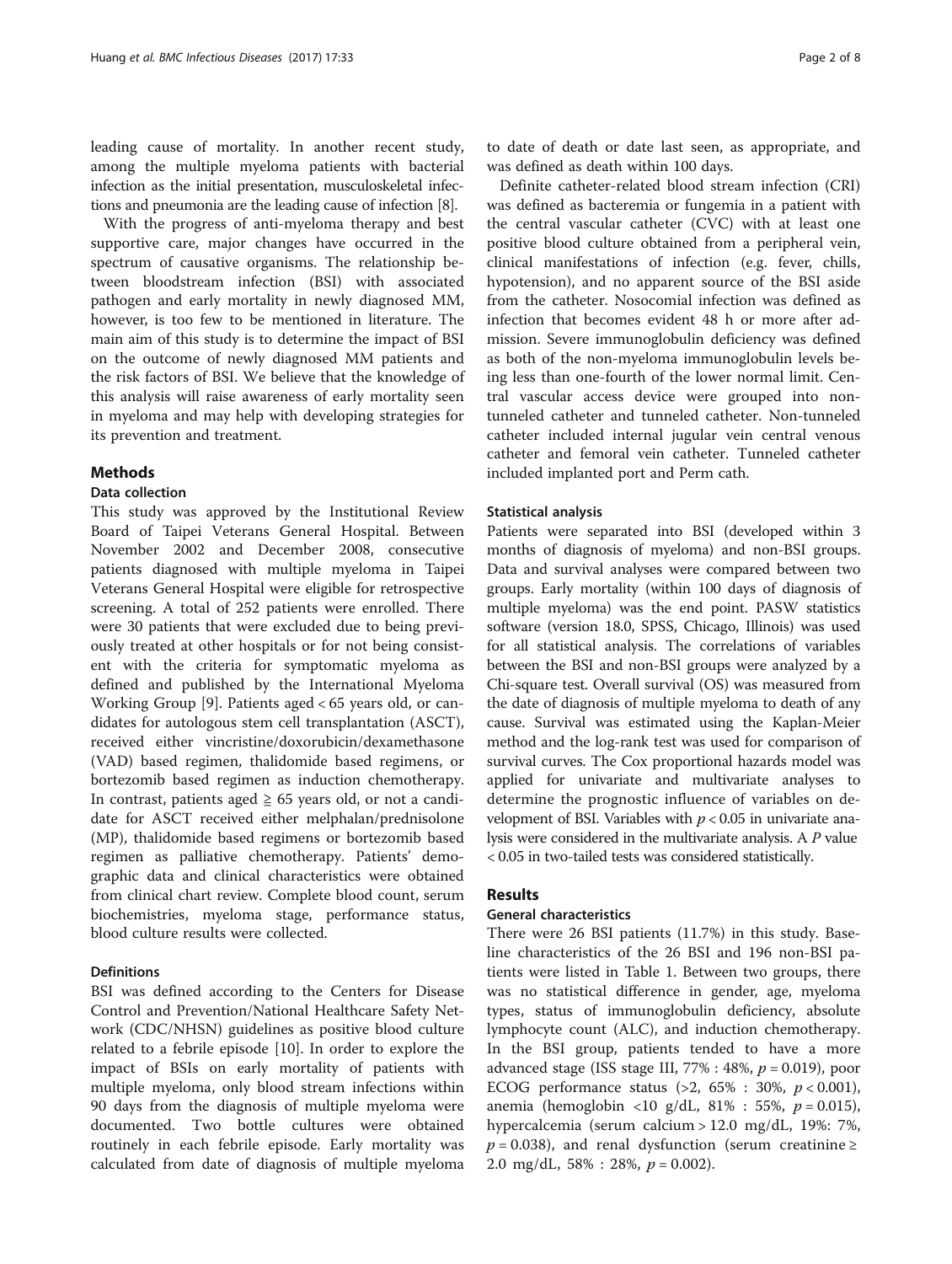|                                   | No. of patients (%)    |      | $P$ value                |               |        |  |
|-----------------------------------|------------------------|------|--------------------------|---------------|--------|--|
|                                   | Non-BSI<br>$(n = 196)$ |      | <b>BSI</b><br>$(n = 26)$ |               |        |  |
| Gender                            |                        |      |                          |               |        |  |
| Male                              | 141                    | (72) | 17                       | (65)          | 0.492  |  |
| Female                            | 55                     | (28) | 9                        | (35)          |        |  |
| Age $\geq 65$ y/o                 | 127                    | (65) | 19                       | (73)          | 0.402  |  |
| Myeloma subgroup                  |                        |      |                          |               |        |  |
| lgG                               | 95                     | (48) | 13                       | (50)          | 0.741  |  |
| lgA                               | 63                     | (32) | 9                        | (35)          |        |  |
| Light chain disease               | 29                     | (15) | 4                        | (15)          |        |  |
| Other types <sup>a</sup>          | 9                      | (5)  | 0                        | (0)           |        |  |
| Immunoglobulin status             |                        |      |                          |               |        |  |
| Severe lg deficiency <sup>b</sup> | 177                    | (90) | 23                       | (88)          | 0.767  |  |
| Others                            | 19                     | (10) | 3                        | (12)          |        |  |
| ALC count ≥ 1000 (/ul)            | 138                    | (70) | 17                       | (65)          | 0.612  |  |
| <b>ISS Stage</b>                  |                        |      |                          |               |        |  |
| $\overline{\phantom{a}}$          | 37                     | (19) | 1                        | (4)           |        |  |
| $\mathsf{II}$                     | 64                     | (33) | 5                        | (19)          |        |  |
| $\mathbb{H}$                      | 95                     | (48) | 20                       | (77)          | 0.019  |  |
| ECOG $PS > 2$                     | 59                     | (30) | 17                       | (65)          | < .001 |  |
| $Hb < 10$ (g/dL)                  | 108                    | (55) | 21                       | (81)          | 0.015  |  |
| $Ca > 12.0$ (mg/dL)               | 14                     | (7)  | 5                        | $(19)$ $(58)$ | 0.038  |  |
| $Cr \geq 2.0$ (mg/dL)             | 55                     | (28) | 15                       |               | 0.002  |  |
| Induction chemotherapy            |                        |      |                          |               |        |  |
| VAD-based                         | 57                     | (29) | 13                       | (50)          |        |  |
| MP-based                          | 83                     | (42) | 7                        | (27)          | 0.064  |  |
| Others <sup>c</sup>               | 30                     | (15) | 1                        | (4)           |        |  |
| No                                | 26                     | (13) | 5                        | (19)          |        |  |

<span id="page-2-0"></span>Table 1 Baseline characteristics of 222 myeloma patients

Abbreviations: BSI Blood stream infection, IgG Immunoglobulin G, IgA Immunoglobulin A, Ig Immunoglobulin, ALC Absolute lymphocyte count, ISS International Staging System, ECOG PS Eastern Cooperative Oncology Group Performance Status, Hb Hemoglobin, Ca Calcium, Cr Creatinine, VAD Vincristine/ doxorubicin/dexamethasone, MP Melphalan/prednisolone

<sup>a</sup>Other types include solitary plasmacytomas and plasma cell leukemia <sup>b</sup>Severe Ig deficiency is defined as both of the non-myeloma immunoglobulin levels less than one-fourth of lower normal limit

<sup>c</sup>Including newer regimens such as thalidomide/dexamethasone (TD), bortezomib/ cyclophosphamide/dexamethasone (BCD), bortezomib/dexamethasone (BD), cyclophosphamide/thalidomide/dexamethasone (CTD), and

bortezomib/cyclophosphamide/dexamethasone (BTD)

\* Statistics analysis is used Chi-square or Fisher exact test

## Outcome analysis

Overall, 24.3% (54/222) of newly diagnosed MM patients died within 100 days after diagnosis. Thirteen of 26 BSI patients died within 100 days. Patients who had BSI within 3 months had poorer survival outcomes than those without (mortality rate: 50% vs. 20.9%,  $p < 0.001$ ) (Fig. 1). Cumulative incidence of BSI is significantly higher in patient with either more advance stage ( $p = 0.006$ ) (Fig. [2a](#page-3-0)) and poor ECOG performance status ( $p < 0.001$ ) (Fig. [2b\)](#page-3-0).



## Risk factors of BSI

Univariate analysis displayed more advanced stage, poor performance status, more severe anemia, and worse renal function as possible risk factors associated with BSI. However, absolute lymphocyte count (ALC), < 1000/cumm vs.  $\geq$  1000/cumm, did not showed significant difference. Moreover, multivariate analysis showed only advanced ISS stage (ISS stage III vs. stage I/ II: odds ratio  $[OR]$  2.69,  $p = 0.049$  and poor ECOG performance status (ECOG PS score  $>$  2 vs.  $\leq$  2: OR 3.58, p = 0.005) were the independent risk factors of BSI (Table [2\)](#page-4-0).

## Characteristics of BSI patients

There were 26 patients that developed BSI within 3 months of diagnosis, among whom 12 patients (46%) received CVC placement during their diagnosis for various indications such as chemotherapy, fluid resuscitation, dialysis, and access for transfusion or drug administration. Two-thirds (8 of 12) of the CVC was non-tunneled. Definite catheter-related infection (CRI) was documented in three cases. Patients with CVC placement had a numerically higher early mortality (8/12, 66.6%) compared to those without (5/14, 35.7%). Nosocomial infection accounted for seventy percent (18 of 26) of the BSI events. Early death occurred in 61% (11 of 18) of patients with nosocomial BSI and in 25% (2 of 8) of patients with community-acquired BSI. Sixteen patients (61.5%) had BSI event after induction chemotherapy.

## BSI pathogens and antibiotics susceptibility

Total 27 causative pathogens consisting of 15 (55.6%) Gram-negative bacilli (GNB), 10 (37.0%) Gram-positive microorganisms, and 2 (7.4%) fungi were isolated from 26 BSI patients, among which one patient had mixed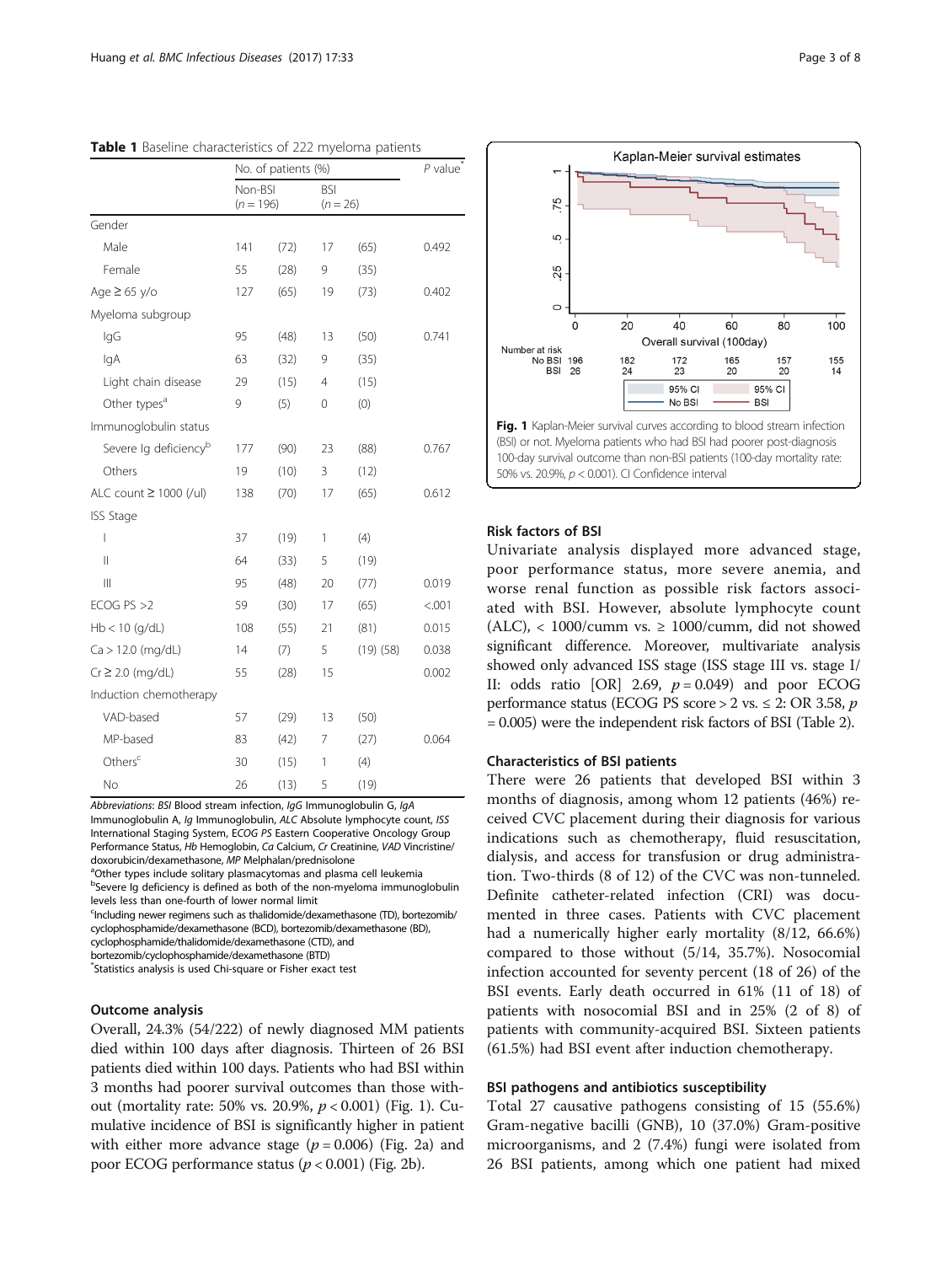<span id="page-3-0"></span>

causative pathogens (Table [3](#page-5-0)). Coagulase negative staphylococcus (CNS)  $(n = 6)$  was the most common pathogens followed by Escherichia coli (E. coli)  $(n = 5)$ . No significant difference in either early mortality or OS existed among Gram-positive BSI, Gram-negative BSI or fungemia (data not shown). For nosocomial BSIs ( $n = 18$ , 69%), the frequency of GNB was higher, up to 72.2% (13/18), and common isolates was E. coli ( $n = 4$ ) followed by Klebsiella pneumoniae (K. pneumoniae)  $(n = 3)$ . For community-acquired BSIs ( $n = 8$ , 31%), Gram-positive microorganisms (66.7%) were predominant, and CNS ( $n = 4$ ) was the most common pathogen. The antibiotic susceptibility of the causative organisms was shown in Additional file [1](#page-6-0).

## **Discussion**

Despite advances in anti-myeloma therapy and supportive care, including the empirical administration of broad-spectrum antibiotics, effective management of hypercalcemia with adequate hydration and intravenous bisphosphonates, and emergent dialysis for acute renal failure, pain control, and blood transfusion, up to 24.3% (54/222) of newly diagnosed MM patients still die within 100 days of their diagnosis in this study. Such deaths are thought to occur before the maximal beneficial effect of chemotherapy in reducing tumor load and are complicated with other risk factors, such as comorbidities, infectious complications, and adverse effects caused by treatment itself. The early death rate in current study is considerably higher than previous reported; one important reason is that a large portion of patients in advanced stage and high ECOG performance status. Compare with the largest case study published by Greipp et al. in 2005 [[11\]](#page-6-0), we have more patients in ISS stage III (51.8% vs. 39%), and they are older (median age: 72.5 years vs. 60 years). The incidence of patients with age > 80 years is up to 18%. Furthermore, poor ECOG performance status > 2 and hemoglobin < 10 account for 34.2 and 58.1% in all patients respectively. Taipei Veterans General Hospital is a tertiary academic medical center which accepts final transfer of high risk patients and a large portion of our patient resources are veterans. These parameters can explain why early mortality rate is higher than expected.

BSI is an important cause of morbidity and mortality in populations with hematological malignancies, and may contribute to delayed administration of chemotherapy, increased length of hospitalization, and increased healthcare expenditure [\[11, 12\]](#page-6-0). However, to our knowledge, the relationship between BSI and early mortality in MM was seldom reported in literature. In this study, 26 patients (11.7%) of 222 patients developed BSI within 3 months of newly diagnosed MM and resulted in early mortality in 13 patients among whom. The mortality within 100 days after diagnosis of MM patients with and without bacteremia is 50 and 20.9%. Significantly, the survival analysis showed a higher rate of early mortality in patients with BSIs as compared to those without BSIs.  $(p < 0.001$ , Fig. [1\)](#page-2-0). In multivariate analysis, only advanced ISS stage and poor ECOG performance status were the independent risk factors of BSI in newly diagnosed myeloma patients. These two features reflected the disease severity and poor medical condition, and partially explained the higher susceptibility to BSI.

The absolute lymphocyte count (ALC) has been widely studied in various malignancies as a marker of host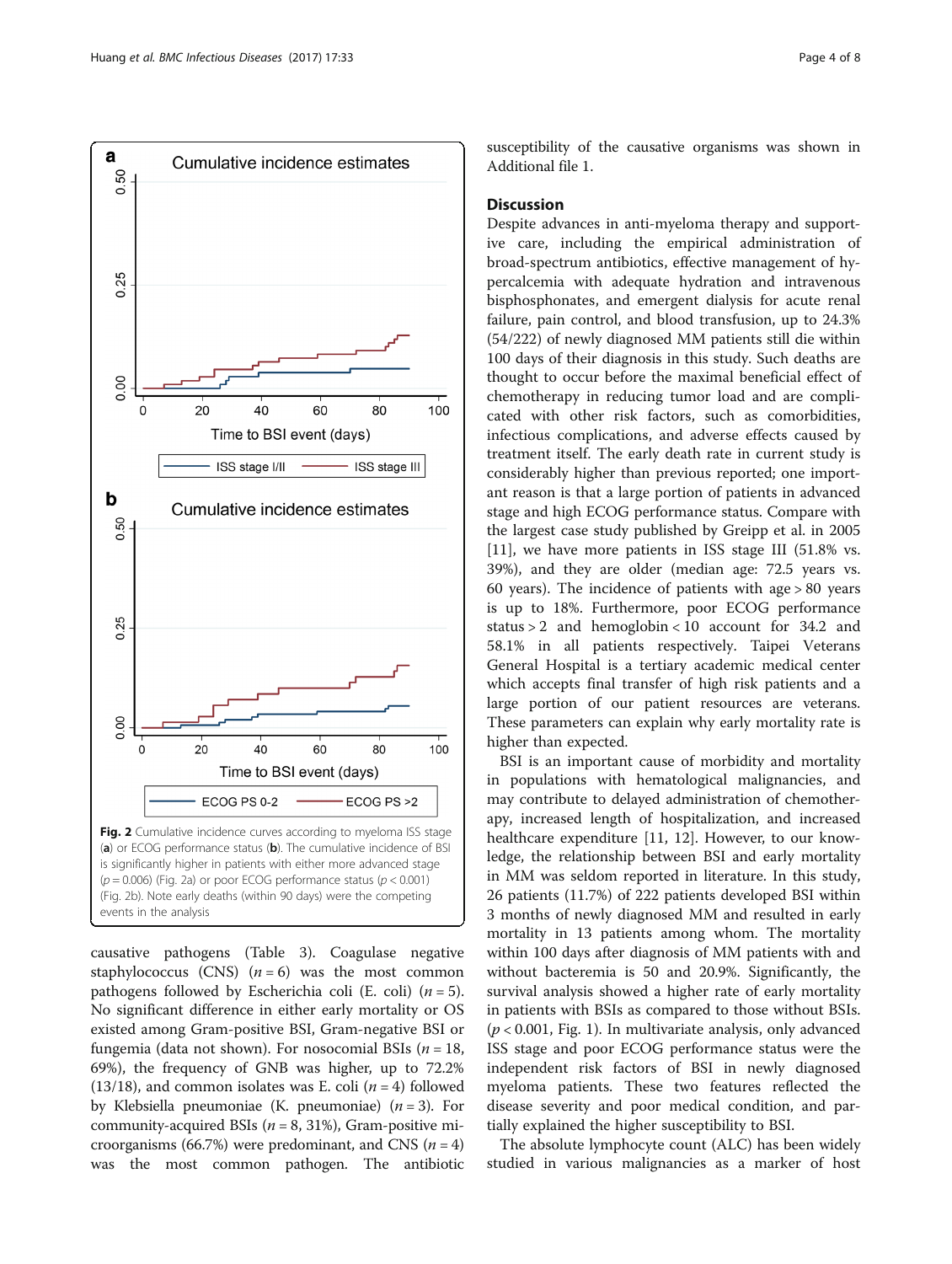|                                              | Univariate |                 | Multivariate |            |             |            |
|----------------------------------------------|------------|-----------------|--------------|------------|-------------|------------|
|                                              | Odds ratio | 95% CI          | $P$ value*   | Odds ratio | 95% CI      | $P$ value* |
| Gender (female vs. male)                     | 1.36       | $0.571 - 3.266$ | 0.49         |            |             | ٠          |
| Age ( $\geq 65$ vs. $< 65$ )                 | 1.48       | $0.591 - 3.681$ | 0.40         |            |             |            |
| Myeloma subgroup                             |            |                 |              |            |             |            |
| IgG vs. Non-IgG                              | 1.06       | $0.469 - 2.410$ | 0.88         |            |             |            |
| IgA vs. Non-IgA                              | 1.12       | $0.472 - 2.646$ | 0.80         |            |             |            |
| Immunoglobulin status                        | 1.18       | 0.324-4.303     | 0.80         |            |             |            |
| Severe Ig deficiency <sup>a</sup> vs. Others |            |                 |              |            |             |            |
| ISS stage                                    |            |                 |              |            |             |            |
| III vs. I/II                                 | 3.54       | 1.365-9.203     | $< 0.01*$    | 2.69       | 1.003-7.190 | 0.049      |
| ECOG PS                                      |            |                 |              |            |             |            |
| Score $> 2$ vs. 0-2                          | 4.39       | 1.849-10.403    | $< 0.01*$    | 3.58       | 1,478-8,690 | 0.005      |
| Hb $(< 10$ g/dL vs. $\geq 10$ g/dL)          | 3.422      | 1.240-9.444     | $0.02*$      |            |             |            |
| Ca (> 12 mg/dL vs. < 12 mg/dL)               | 3.095      | 1.013-9.454     | $0.04*$      | ٠          |             |            |
| Cr (2 2.0 mg/dL vs. < 2.0 mg/dL)             | 3.091      | 1.341-7.126     | $0.01*$      |            |             |            |
| ALC (< 1000/cumm vs. $\geq$ 1000/cumm)       | 1.251      | $0.527 - 2.968$ | 0.61         |            |             |            |

<span id="page-4-0"></span>Table 2 Univariate and multivariate analysis for blood stream infection

Abbreviations: IgG Immunoglobulin G, IgA Immunoglobulin A, Ig Immunoglobulin, ISS International Staging System, ECOG PS Eastern Cooperative Oncology Group Performance Status, Hb Hemoglobin, Ca Calcium; Cr Creatinine, ALC Absolute lymphocyte count

Severe Ig deficiency: both of the non-myeloma immunoglobulin levels less than one-fourth of lower normal limit

\*Significant p < 0.05 in univariate models were entered in the Cox regression multivariate model using conditional backward analysis

immunity. Though its role on EM and BSI in newly diagnosed MM patients remains undetermined, the significance on survival and infection risk has been associated with multiple myeloma and other hematological malignancies during different clinical stages of disease [[13](#page-6-0)–[16](#page-7-0)]. In the UKMRC trials [[4\]](#page-6-0), there was a significant correlation between EM and lymphopenia (< 1000/cumm). However, ALC did not show any significantly difference in either the risk of BSI or EM in this study.

Multiple myeloma is characterized with an increased production of ineffective immunoglobulins with suppression of non-involved immunoglobulins. Moreover, MM cells can subvert the immune system through a wealth of potential mechanisms such as immunologically hostile microenvironment and defective cellular immunity [[17](#page-7-0)]. We found that neither the type of monoclonal gammopathy nor severe non-myelomatous immunoglobulin deficiency was associated with risk of BSI. The complexity of immune dysfunction in MM may partially explain this insignificance.

Wang et al. reported that GNB accounted for 78.2% of bacteremia in 266 patients with hematologic malignancies, followed by Gram-positive cocci (GPC), 20.8%, in our hospital from 1999 to 2002 [\[18](#page-7-0)]. The spectrum of causative organisms and related antibiotic susceptibility were similar in both studies. This information is very helpful in choosing adequate empirical antimicrobial agents for BSI, especially in patients with high risk of mortality.

Despite beyond the scope of current study, several studies have indicated that novel anti-myeloma agents may reduce early mortality. Tan et al. demonstrated that the frontline use of bortezomib compared to its sequential may avert early mortality (death within 2 years of diagnosis), especially among patients with high-risk MM [[19\]](#page-7-0). Kumar et al. found that early mortality (death within 1 year of diagnosis) was significantly lower among the patients who had received one of the newer drugs as part of their initial therapy (8% vs. 19%;  $p < 0.001$ ) [\[20](#page-7-0)]. They also identified age > 70, serum albumin < 3.5 gm/dL, and serum beta<sub>2</sub> microglobulin > 6.5 mg/dL as factors independently predicting early mortality [\[20\]](#page-7-0). These three parameters are similar to advanced ISS stage and poor ECOG performance status proposed in our study.

There are several limitations of our study, first is the retrospective design of the study which may have patient and treatment selection biases. Secondly, the study period is between November 2002 and December 2008. The fact that very few patients receiving newer induction agents (such as proteasome inhibitors and/or immunomodulating drugs limits our general application to myeloma patients who are now receiving these newer agents as induction therapy. Due to the individualized decisions on the induction regimens, it is difficult for us to analyze the impact of newer agents on bloodstream infections. Moreover, in countries with limited health resources, the traditional therapies remain the backbone of combination therapy for multiple myeloma, and novel agents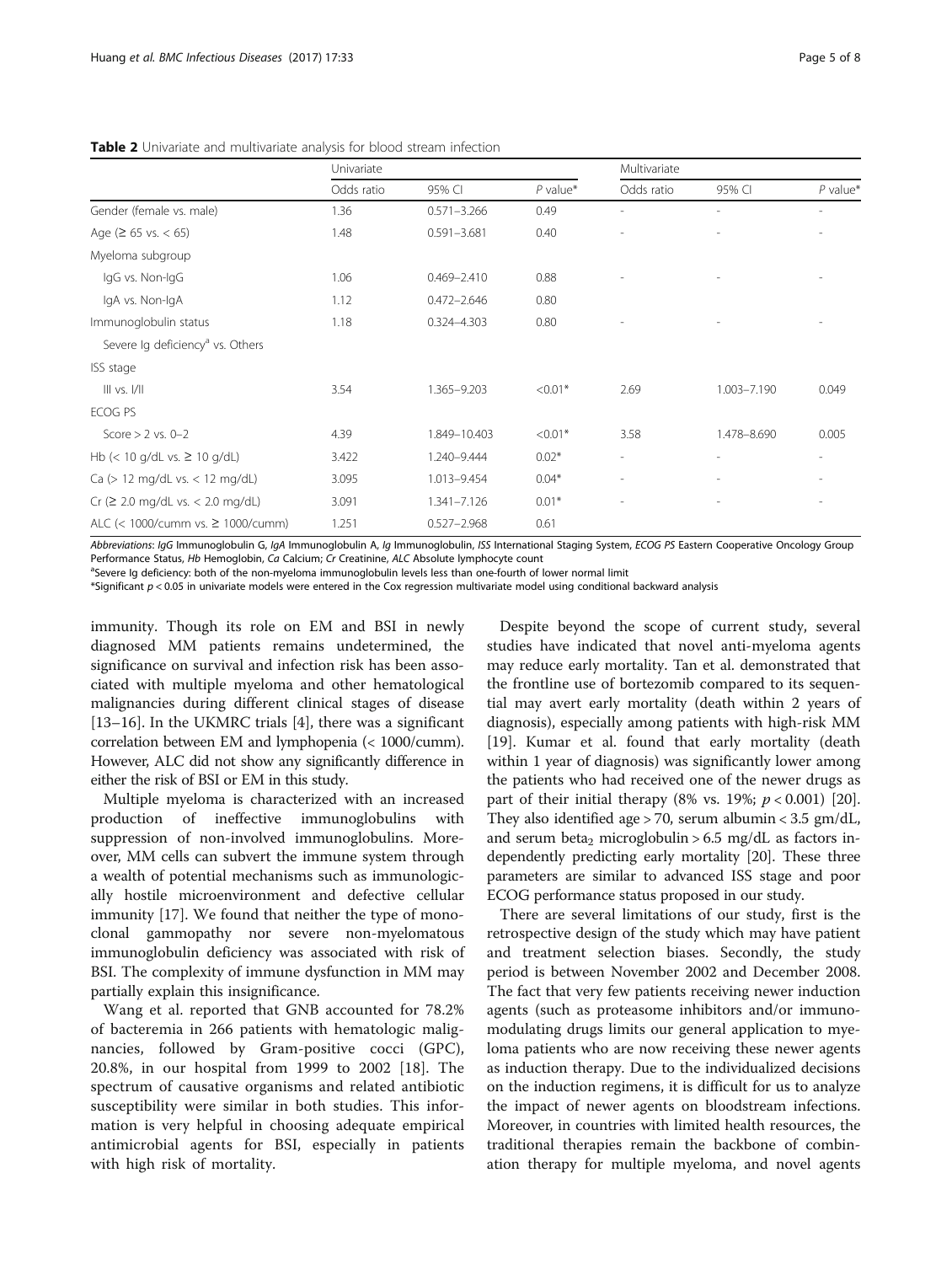<span id="page-5-0"></span>

| <b>Table 3</b> Characteristics of blood streams infections in newly diagnosed myeloma patients |  |  |  |  |
|------------------------------------------------------------------------------------------------|--|--|--|--|
|                                                                                                |  |  |  |  |

| Serial<br>number            | ICT                      | BSI after ICT regimen         | Catheter type               | CRI <sup>b</sup>         | Definite Pathogen                                                      | Empirical antibiotics                     | Early death<br>$(100 \text{day})$ |
|-----------------------------|--------------------------|-------------------------------|-----------------------------|--------------------------|------------------------------------------------------------------------|-------------------------------------------|-----------------------------------|
| Nosocomial BSI <sup>a</sup> |                          |                               |                             |                          |                                                                        |                                           |                                   |
| 1(90)                       |                          |                               |                             |                          | Coagulase-negative<br>Ceftazidime/isepamicin<br>Staphylococcus species |                                           | Y                                 |
| 2(215)                      | Y                        | Thalidomide/<br>dexamethasone |                             |                          | Coagulase-negative<br>Staphylococcus species                           | Ceftazidime                               |                                   |
| 3(79)                       | Y                        | VAD                           | Implanted port              | Υ                        | Coagulase-negative<br>Staphylococcus species<br>Klebsiella pneumoniae  | Teicoplanin/isepamicin                    | Y                                 |
| 4(27)                       | i,                       | MP                            |                             |                          | Klebsiella pneumoniae                                                  | Cefepime                                  |                                   |
| 5(62)                       | Υ                        | <b>MPT</b>                    | Non-tunneled CVC Y          |                          | Klebsiella pneumoniae                                                  | Ciprofloxacin<br>- > Imipenem/teicoplanin | Y                                 |
| 6(78)                       | $\overline{a}$           |                               |                             |                          | Escherichia coli                                                       |                                           | Y                                 |
| 7 (198)                     | Y                        | VAD                           | Non-tunneled CVC            | $\overline{\phantom{a}}$ | Escherichia coli                                                       | Cefuroxime/clindamycin                    | Υ                                 |
| 8(168)                      | Υ                        | VAD/thalidomide               | Non-tunneled<br><b>PICC</b> |                          | Escherichia coli                                                       | Imipenem/vancomycin/<br>amikin            | Y                                 |
| 9(175)                      | Y                        | VAD                           |                             |                          | Escherichia coli                                                       | Cefuroxime/<br>metronidazole              |                                   |
| 10<br>(150)                 | Y                        | <b>VAD</b>                    |                             |                          | Enterobacter gergoviae                                                 | Oxacillin                                 |                                   |
| 11(14)                      | Y                        | <b>VAD</b>                    | Implanted port              | $\overline{\phantom{a}}$ | Enterobacter cloacae                                                   |                                           |                                   |
| 12 (94)                     | $\overline{\phantom{a}}$ | VAD                           | Non-tunneled CVC            | $\sim$                   | Pseudomonas Aeruginosa                                                 | Cefepime                                  | Y                                 |
| 13<br>(115)                 | Y                        | VAD                           | Implanted port              |                          | Proteus mirabilis                                                      | Levofloxacin                              |                                   |
| 14 (69)                     | Y                        | <b>VAD</b>                    |                             |                          | Salmonella Enteritidis<br>group D                                      | Ceftazidime                               | Y                                 |
| 15<br>(114)                 | Y                        | VAD                           | Non-tunneled CVC -          |                          | Staphylococcus aureus                                                  |                                           |                                   |
| 16(71)                      | ÷,                       |                               | Non-tunneled CVC Y          |                          | Serratia marcescens                                                    |                                           | Y                                 |
| 17(61)                      | Y                        | MP                            | Non-tunneled CVC -          |                          | Yeast like-Trichosporon<br>asahii                                      | Cefepime/azithromycin                     | Y                                 |
| 18 (18)                     | Y                        | VAD                           |                             |                          | Yeast like-Candida<br>albicans                                         | Ceftazidime/teicoplanin                   | Υ                                 |
| Non-nosocomial BSI          |                          |                               |                             |                          |                                                                        |                                           |                                   |
| 1(221)                      | $\overline{\phantom{a}}$ |                               |                             |                          | Coagulase-negative<br>Staphylococcus species                           | Flomoxef                                  |                                   |
| 2(41)                       | Y                        | VAD                           |                             |                          | Coagulase-negative<br>Staphylococcus species                           | Piperacillin/tazobactam                   |                                   |
| 3(211)                      | Y                        | <b>MP</b>                     |                             |                          | Coagulase-negative<br>Staphylococcus species                           |                                           |                                   |
| 4(205)                      |                          |                               |                             |                          | Streptococcus                                                          | Meropenem/vancomycin/ Y<br>metronidazole  |                                   |
| 5(137)                      |                          |                               |                             |                          | Streptococcus pneumoniae                                               |                                           |                                   |
| 6(6)                        |                          | MP                            |                             |                          | Escherichia coli                                                       | Cephalexin/isepamicin                     |                                   |
| 7(106)                      | $\overline{\phantom{a}}$ | <b>VAD</b>                    | Non-tunneled<br><b>CVC</b>  |                          | Pseudomonas aeruginosa                                                 | Cefoperazone                              |                                   |
| 8(46)                       | Υ                        | <b>MP</b>                     | Tunneled CVC<br>(Permcath)  |                          | Lactobacillus species                                                  | Moxifloxacin                              | Y                                 |

Abbreviations: BSI Blood stream infection, ICT Induction chemotherapy, CRI Catheter related infection, VAD Vincristine/doxorubicin/dexamethasone, MP Melphalan/ prednisolone, MPT Melphalan/prednisolone/thalidomide, CVC Central venous catheter, PICC Peripherally inserted central catheter a<br>Nosocomial infection is defined as infection become evident 48 h or more after admission

b<br>Definite CRI (catheter related infection) is defined as bacteremia/fungemia in a patient with an intravascular catheter with at least one positive blood culture obtained from a peripheral vein, clinical manifestations of infection (i.e., fever, chills, and/or hypotension), and no apparent source for the bloodstream infection except the catheter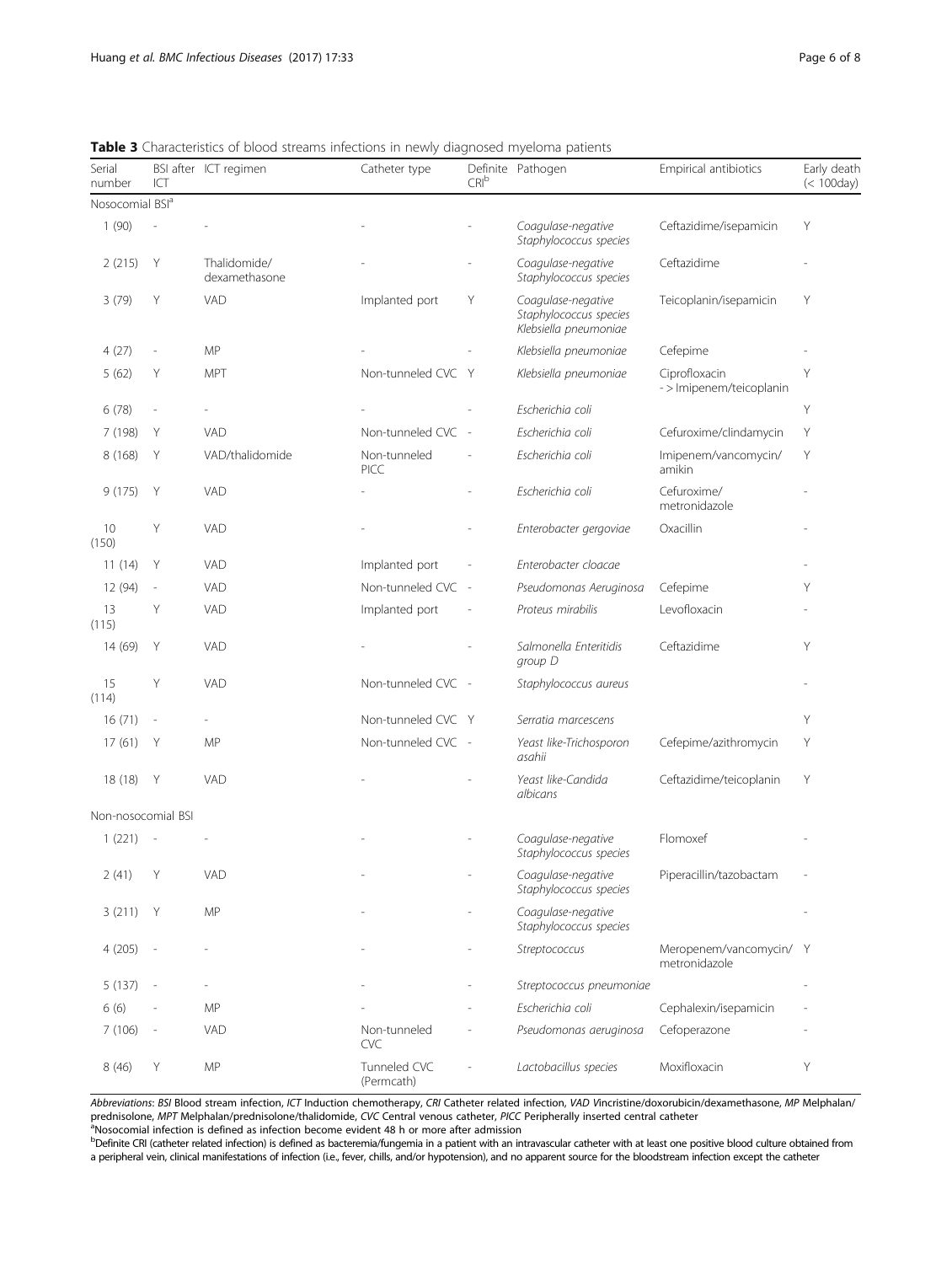<span id="page-6-0"></span>may not be permitted as first-line therapy. Our results need further validation in the era of novel agents. In our study, early mortality was defined arbitrarily as death within 100 days to approximately estimate the impact of bloodstream infections on outcome. Therefore, individual specific cause of deaths, as well as competing death events could not be assessed in the survival analysis. In addition, the impact of BSI on outcome could not be assessed on patients developing BSI within 90 days but dying after 100 days, although these patients were also likely died of infections.

## Conclusions

In conclusion, we stress that BSI in newly diagnosed MM patients is a frequently observed clinical condition that requires prompt recognition and adequate antimicrobial treatment, outside of anti-myeloma therapies, to reduce the risk of early mortality. Patients with more advanced ISS stage and poor ECOG performance status should be classified as a high risk group. Epidemiological data of common pathogens with antibiotic susceptibility is useful in improving clinical decision-making. More prospective studies are required to confirm the impact of the frontline use of novel agents in early mortality of MM and the accuracy of the developed scoring system to predict the risk of BSI as well as the role of antimicrobial prophylaxis in newly diagnosed patients.

## Additional file

[Additional file 1.](dx.doi.org/10.1186/s12879-016-2155-1) Antibiotics susceptibility of blood stream infections. (DOCX 16 kb)

#### Abbreviations

ALC: Absolute lymphocyte count; BSI: Blood stream infection; Ca: Calcium; CI: Confidence interval; CoNS: Coagulase-negative staphylococcus; Cr: Creatinine; CVC: Central venous catheter; ECOG PS: Eastern Cooperative Oncology Group Performance Status; Hb: Hemoglobin; ICT: Induction chemotherapy; Ig: Immunoglobulin; IgA: Immunoglobulin A; IgG: Immunoglobulin G; ISS stage: International Staging System; MP: Melphalan/prednisolone; MPT: Melphalan/prednisolone/thalidomide; PICC: Peripherally inserted central catheter; R: Resistant; VAD: Vincristine/ doxorubicin/dexamethasone

#### Acknowledgements

The authors would like to acknowledge Dr. Han-Tsung Liu for his generous assistance in data analysis. This study was supported by grants from Taipei Veterans General Hospital (V104C-151, V105C-067); Yang-Ming Branch of Taipei City Hospital (104 No.35, M-1A00-B-B17-35); and Taiwan Clinical Oncology Research Foundation. This study is also partially supported by the Chong Hin Loon Memorial Cancer and the Biotherapy Research Center of National Yang-Ming University, Taipei, Taiwan. The results of this paper were partially presented as a poster at the 77th Annual Meeting of the Japanese Society of Hematology (JSH2015) (2015 Oct16-Oct18, Japan, poster presentation, Abstract No. PS-2-157).

#### Availability of data and materials

The data materials in current study belong to the institution (Taipei Veterans General Hospital) and can only be accessed and used by employees of the institution under the institutional regulation. Data are available from the Taipei Veterans General Hospital Institutional Data Access/Ethics Committee for researchers who meet the criteria for access to confidential data.

#### Authors' contributions

LJH and CYL designed the study, data analysis, interpretation of the results and drafting of the manuscript. CTH, CJL, PSK, HTL participated in the data analysis, drafting of the manuscript and reading for intellectual contents. YBY, LTH, JPG, CHT, TJC, JHL and MHY participated in the data collection, analysis and consultation. All authors have read and approved the final manuscript.

#### Competing interests

All authors declare that they have no competing interests.

#### Consent for publication

Not applicable (not case reports).

### Ethics approval and consent to participate

This study was approved by the Institutional Review Board of Taipei Veterans General Hospital, and informed consent was waived for retrospective non-interventional study design and de-linked data analysis.

#### Author details

<sup>1</sup> Division of Hematology & Oncology, Department of Medicine, Taipei Veterans General Hospital, Taipei, Taiwan. <sup>2</sup>National Yang-Ming University School of Medicine, Taipei, Taiwan. <sup>3</sup>Division of Transfusion Medicine Department of Medicine, Taipei Veterans General Hospital, Taipei, Taiwan. 4 Division of Hematology & Oncology, Department of Medicine, Yang-Ming Branch of Taipei City Hospital, Taipei, Taiwan. <sup>5</sup>Division of General Medicine Department of Medicine, Taipei Veterans General Hospital, No.201, Sec. 2, Shipai Rd., Beitou District, Taipei City 11217, Taiwan. <sup>6</sup>Division of Medical Oncology, Department of Oncology, Taipei Veterans General Hospital, Taipei, Taiwan.

## Received: 12 August 2016 Accepted: 22 December 2016 Published online: 06 January 2017

#### References

- 1. Rayner HC, Haynes AP, Thompson JR, Russell N, Fletcher J. Perspectives in multiple myeloma: survival, prognostic factors and disease complications in a single centre between 1975 and 1988. Q J Med. 1991;79:517–25.
- 2. Murakami H, Hayashi K, Hatsumi N, Saitoh T, Yokohama A, Matsushima T, et al. Risk factors for early death in patients undergoing treatment for multiple myeloma. Ann Hematol. 2001;80:452–5.
- 3. Kyle RA, Gertz MA, Witzig TE, Lust JA, Lacy MQ, Dispenzieri A, et al. Review of 1027 patients with newly diagnosed multiple myeloma. Mayo Clin Proc. 2003;78:21–33.
- 4. Augustson BM, Begum G, Dunn JA, Barth NJ, Davies F, Morgan G, et al. Early mortality after diagnosis of multiple myeloma: analysis of patients entered onto the United kingdom Medical Research Council trials between 1980 and 2002—Medical Research Council Adult Leukaemia Working Party. J Clin Oncol. 2005;23:9219–26.
- 5. Jacobson DR, Zolla-Pazner S. Immunosuppression and infection in multiple myeloma. Semin Oncol. 1986;13:282–90.
- 6. Blade J, Rosinol L. Renal, hematologic and infectious complications in multiple myeloma. Best Pract Res Clin Haematol. 2005;18:635–52.
- 7. Savage DG, Lindenbaum J, Garrett TJ. Biphasic pattern of bacterial infection in multiple myeloma. Ann Intern Med. 1982;96:47–50.
- 8. Kalambokis GN, Christou L, Tsianos EV. Multiple myeloma presenting with an acute bacterial infection. Int J Lab Hematol. 2009;31:375–83.
- 9. International Myeloma Working G. Criteria for the classification of monoclonal gammopathies, multiple myeloma and related disorders: a report of the International Myeloma Working Group. Br J Haematol. 2003;121:749–57.
- 10. Horan TC, Andrus M, Dudeck MA. CDC/NHSN surveillance definition of health care-associated infection and criteria for specific types of infections in the acute care setting. Am J Infect Control. 2008;36:309–32.
- 11. Greipp PR, San Miguel J, Durie BG, Crowley JJ, Barlogie B, Blade J, et al. International staging system for multiple myeloma. J Clin Oncol. 2005;23:3412–20.
- 12. Worth LJ, Slavin MA. Bloodstream infections in haematology: risks and new challenges for prevention. Blood Rev. 2009;23:113–22.
- 13. Kim DH, Kim JG, Sohn SK, Sung WJ, Suh JS, Lee KS, et al. Clinical impact of early absolute lymphocyte count after allogeneic stem cell transplantation. Br J Haematol. 2004;125:217–24.